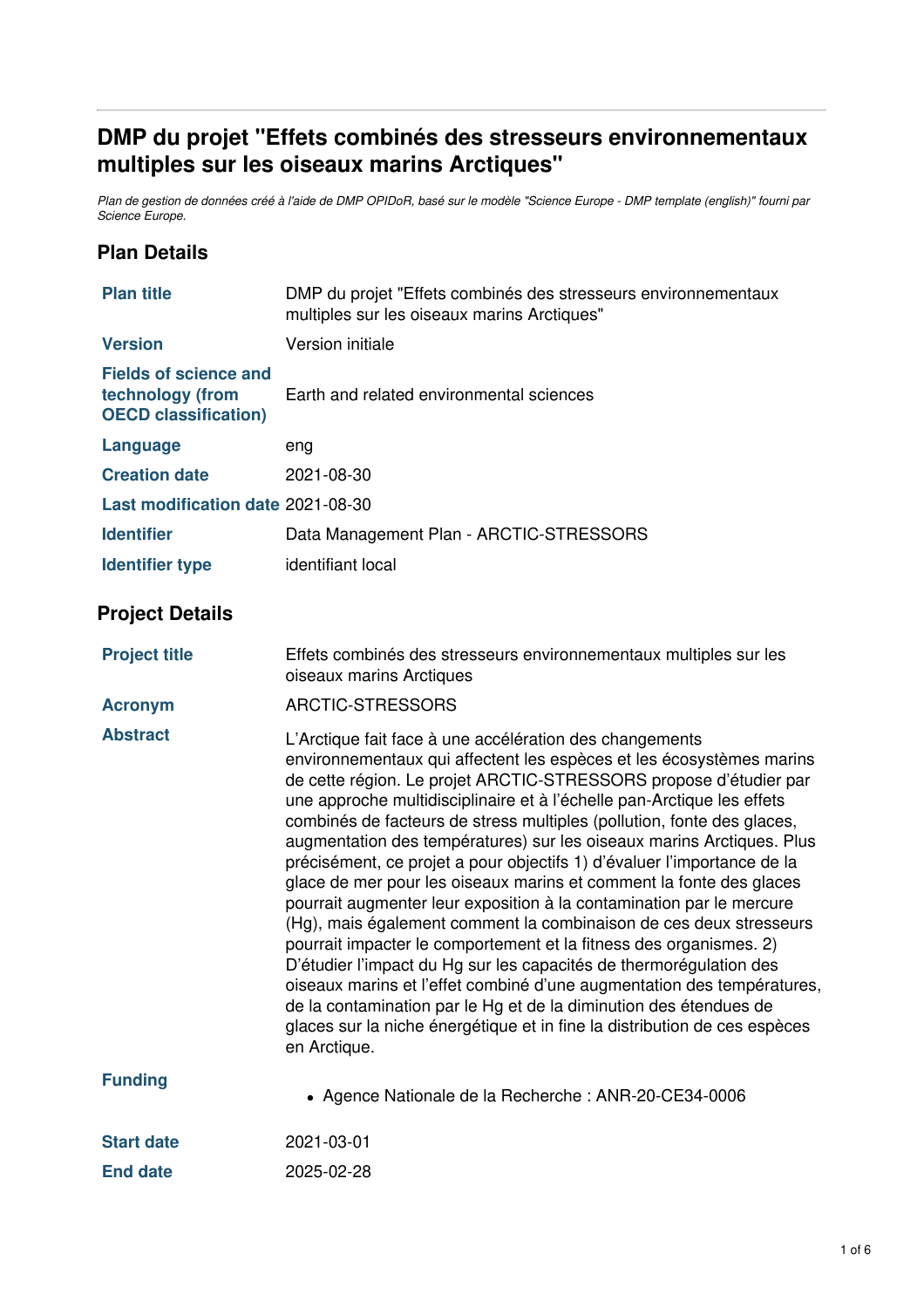#### **Produits de recherche :**

- 1. Jeu de données / Data ARCTIC-STRESSORS/ARCTOX (Jeu de données)
- 2. Collection d'échantillons / Collected samples ARCTIC-STRESSORS/ARCTOX (Collection)

### **Contributeurs**

| <b>Nom</b>            | <b>Affiliation</b>                     | <b>Rôles</b>                                                                                              |
|-----------------------|----------------------------------------|-----------------------------------------------------------------------------------------------------------|
| Jerome<br>Fort        |                                        | • Responsable du plan de gestion de données                                                               |
| <b>FORT</b><br>Jérôme | Littoral, Environnement<br>et Sociétés | • Coordinateur du projet<br>• Personne contact pour les données (Données / Data,<br>Echantillons/Samples) |

Droits d'auteur :

Le(s) créateur(s) de ce plan accepte(nt) que tout ou partie de texte de ce plan soit réutilisé et personnalisé si nécessaire pour un autre plan. Vous n'avez pas besoin de citer le(s) créateur(s) en tant que source. L'utilisation de toute partie de texte de ce plan n'implique pas que le(s) créateur(s) soutien(nen)t ou aient une quelconque relation avec votre projet ou votre soumission.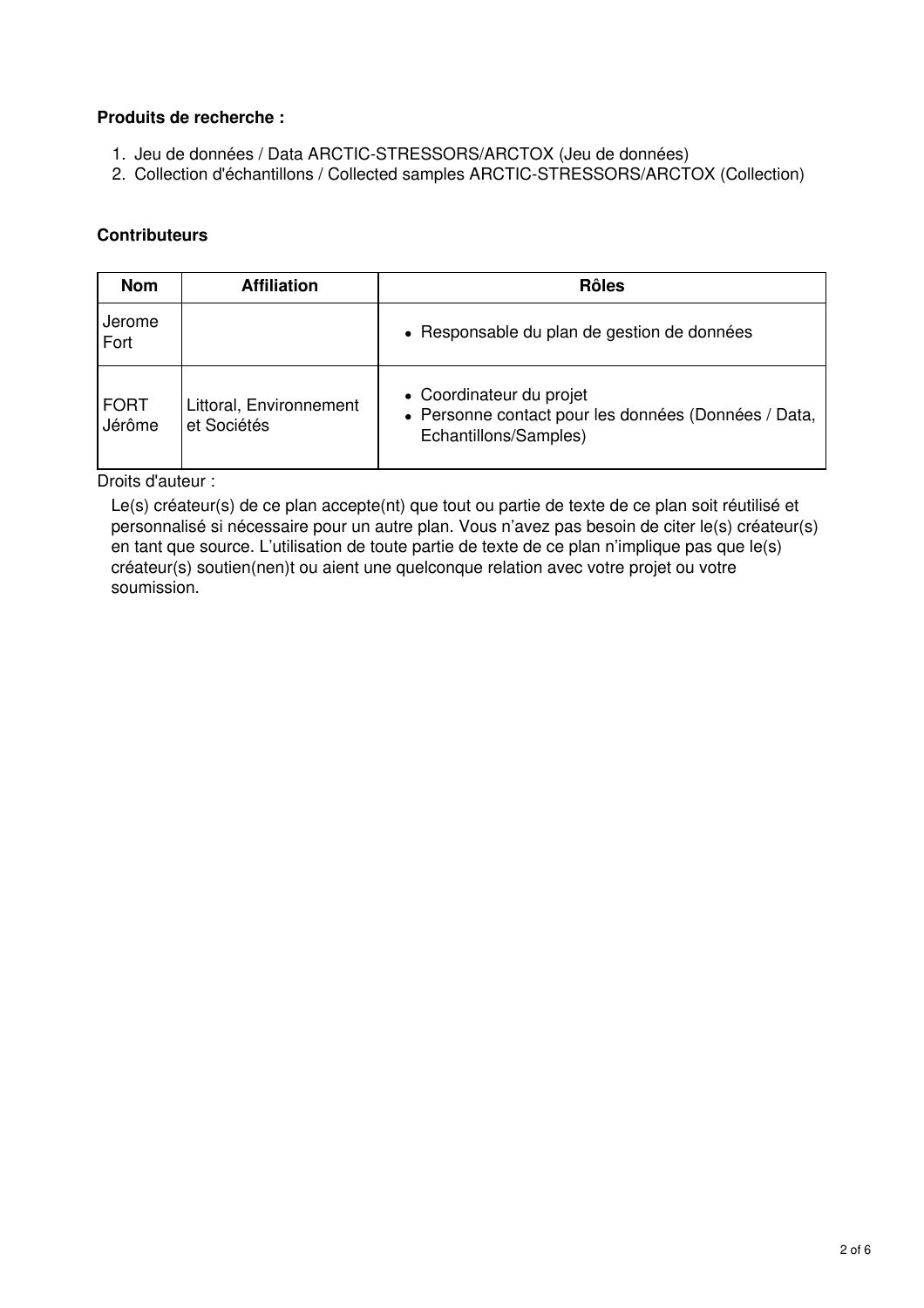## **DMP du projet "Effets combinés des stresseurs environnementaux multiples sur les oiseaux marins Arctiques"**

## **1. Data description and collection or re-use of existing data**

### **Jeu de données / Data ARCTIC-STRESSORS/ARCTOX**

We will collect data both in the field and in the laboratory.

Data on seabird reproduction, ecology, survival and behaviour will be collected in the field in East Greenland on little auks, common eiders and black-legged kittiwakes

Stable isotopes (carbon and nitrogen), total mercury and all trace element data will be collected in the laboratory LIENSs-CNRS (La Rochelle, France)

Mercury stable isotope data will be collected in the laboratory IPREM-CNRS (Pau, France)

Highly Branched Isoprenoid data will be collected in the laboratory LOCEAN-CNRS (Concarneau, France)

#### **Collection d'échantillons / Collected samples ARCTIC-STRESSORS/ARCTOX**

We will collect samples in the field in East Greenland.

Additional data will be collected through the international network ARCTOX (arctox.cnrs.fr)

Blood (whole blood, plasma, red blood cells), feather and egg samples will be collected in East Greenland and all around the ARCTIC through the international network ARCTOX

## **2. Documentation and data quality**

#### **Jeu de données / Data ARCTIC-STRESSORS/ARCTOX**

Metadata will include information on sample collection site, species, date/year, type of sample collected, analyses performed, involved collaborators, and storage place of the associated samples.

The quality of all the performed laboratory analyses and obtained results will be controlled by analyzing Certified Reference Material among a set of samples. In addition, datasets will be thoroughly reviewed for quality before analysis and publication (e.g., checked for the existence of outliers).

#### **Collection d'échantillons / Collected samples ARCTIC-STRESSORS/ARCTOX**

Metadata will include information on sample collection site, species, date/year, type of sample collected, analyses performed, involved collaborators, and storage place.

Sampling protocoles will also accompany the data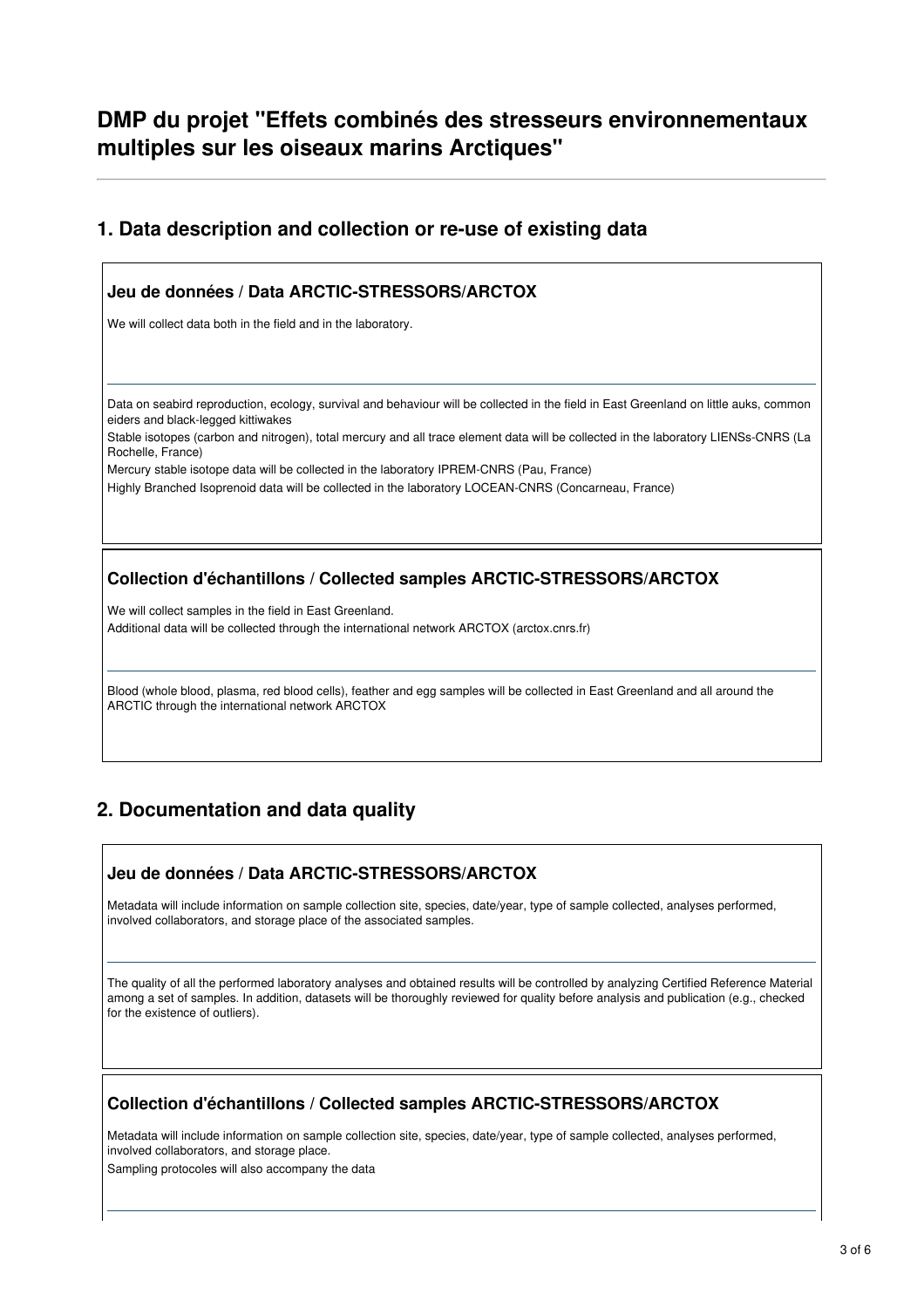Samples will be stored in a dry room at ambient temperature and in the dark.

## **3. Storage and backup during the research process**

### **Jeu de données / Data ARCTIC-STRESSORS/ARCTOX**

Data will be stored on the computer of the project leader. Data will also be backed up in multiple places (external hard drives of the project leader and of at least one of the main collaborators). Data will also be stored in the Cloud via the CNRS.

Collected data do not contain sensitive information. All computers will be equipped with antivirus. Regular backup on external hard drive will be performed.

#### **Collection d'échantillons / Collected samples ARCTIC-STRESSORS/ARCTOX**

Samples (and leftovers after analyses, if any) will be stored at the laboratory LIENSs-CNRS (La Rochelle, France).

Collected samples are not sensitive. Freezers where samples will be stored will be regularly checked Dried samples will be stored in a dedicated secured room

## **4. Legal and ethical requirements, codes of conduct**

#### **Jeu de données / Data ARCTIC-STRESSORS/ARCTOX**

Not Applicable

Intellectual property right and ownership will be managed by consensus. French legislation is applicable.

Code of conduct and ethical issues are similar to those generally applied to scientific research based on rigorous methodology and data collection

#### **Collection d'échantillons / Collected samples ARCTIC-STRESSORS/ARCTOX**

Not applicable

Intellectual property right and ownership will be managed by consensus. Samples will belong to both the project leader and the international team which collected them in the field.

French legislation is applicable.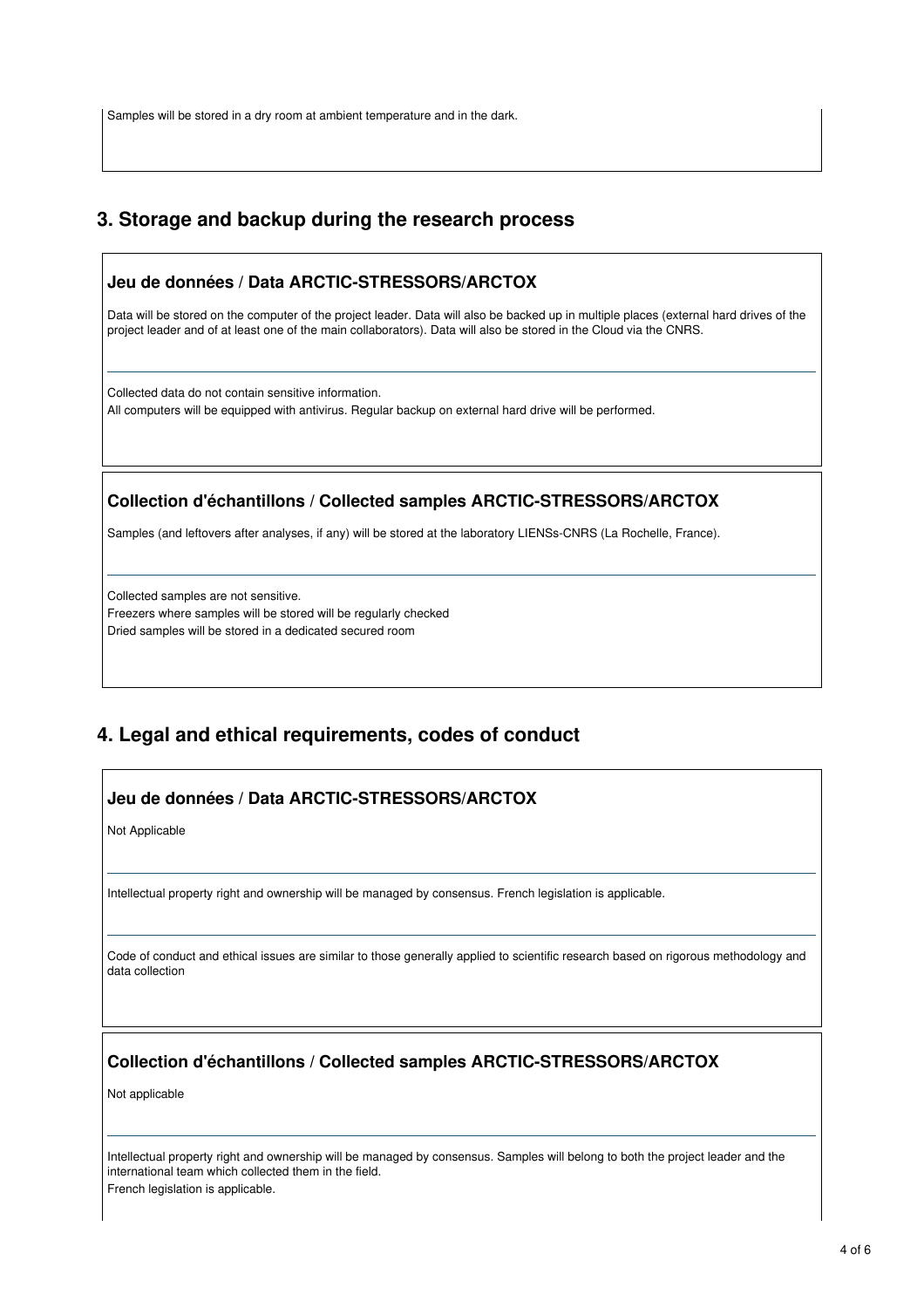Sample collection at the different Arctic sites will be performed under international ethical rules and under ethical/sample collection permits that apply at each site/country.

## **5. Data sharing and long-term preservation**

| Data will be shared to the project collaborators through an online repositories regularly updated (https://arctox.plumegeo.fr/).<br>Data will also be made available upon request. An embargo may be applied if data have not been published (not applicable to<br>collaborators).         |
|--------------------------------------------------------------------------------------------------------------------------------------------------------------------------------------------------------------------------------------------------------------------------------------------|
| All data will be preserved long-term on the project repository (https://arctox.plumegeo.fr/), beyond the project lifetime.<br>In addition, data associated with publications derived from the project will be available long-term in a public repository, such as<br>http://datadryad.org. |
| Data generated throughout the project will be accessible via Excel<br>Data can be collected directly by collaborators through the project repository (https://arctox.plumegeo.fr/) and individual password<br>available upon request.                                                      |
| DOI will be assigned to published data via Dataverse.                                                                                                                                                                                                                                      |
| <b>Collection d'échantillons / Collected samples ARCTIC-STRESSORS/ARCTOX</b>                                                                                                                                                                                                               |
| Samples will not be shared prior to analyses planned in the project                                                                                                                                                                                                                        |
| Sample left-overs, if any, could be made available upon request, given scientific relevance and under collaboration with the project<br>leader                                                                                                                                             |
| Available samples will be stored beyond the project at the LIENSs-CNRS laboratory.                                                                                                                                                                                                         |
| <b>NA</b>                                                                                                                                                                                                                                                                                  |

## **6. Data management responsibilities and resources**

The project leader (Jerome Fort) will be responsible for all data and sample management, with support from collaborators.

Costs of archiving data on a digital repository are commonly covered by scholarly journals. In the case that archiving costs are not